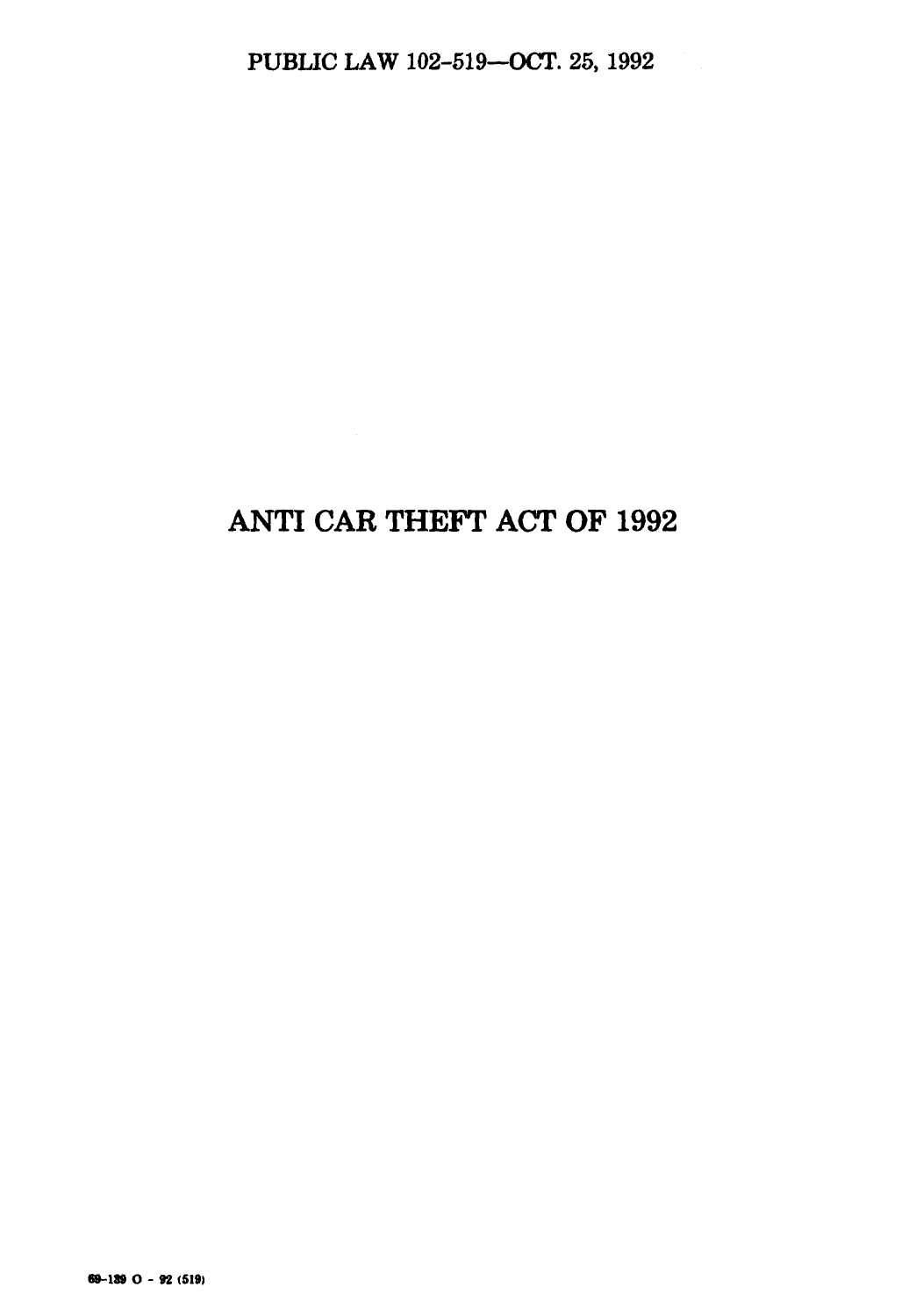### Public Law 102-519 102d Congress

#### An Act

To prevent and deter auto theft.

*Be it enacted by the Senate and House of Representatives of*  Anti Car Theft *the United States of America in Congress assembled,*<br>Act of 1992.<br>Inter-**SECTION 1. SHORT TITLE.** 

relations. **governmental This Act may be cited as the "Anti Car Theft Act of 1992".** 

### **TITLE I—TOUGHER LAW ENFORCEMENT AGAINST AUTO THEFT**

### **Subtitle A—Enhanced Penalties for Auto Theft**

note

#### 15 USC 1901 **SEC. 101. FEDERAL PENALTIES FOR ARMED ROBBERIES OF AUTOS.**

 (a) IN GENERAL.—Chapter 103 of title 18, United States Code, is amended by adding at the end the following:

#### "§ 2119. Motor vehicles

"Whoever, possessing a firearm as defined in section 921 of or received in interstate or foreign commerce from the person or presence of another by force and violence or by intimidation, or attempts to do so, shall—

 $4(1)$  be fined under this title or imprisoned not more than 15 years, or both,

" $(2)$  if serious bodily injury (as defined in section 1365) of this title) results, be fined under this title or imprisoned not more than 25 years, or both, and

"(3) if death results, be fined under this title or imprisoned

18 USC 2119 (b) FEDERAL COOPERATION TO PREVENT "CARJACKING" AND MOTOR VEHICLE THEFT.—In view of the increase of motor vehicle theft with its growing threat to human life and to the economic well-being of the Nation, the Attorney General, acting through the Federal Bureau of Investigation and the United States Attorneys, is urged to work with State and local officials to investigate car thefts, including violations of section 2119 of title 18, United States Code, for armed carjacking, and as appropriate and consistent with prosecutorial discretion, prosecute persons who allegedly<br>violate such law and other relevant Federal statutes.<br>(c) CLERICAL AMENDMENT.—The table of sections at the begin-<br>ning of chapter 103 of title 18, United S

by adding at the end the following new item:

"2119. Motor vehicles.".

note

Inter-**INTER- SECTION 1. SHORT TITLE.** 

Oct. 25, 1992 [H.R. 4542]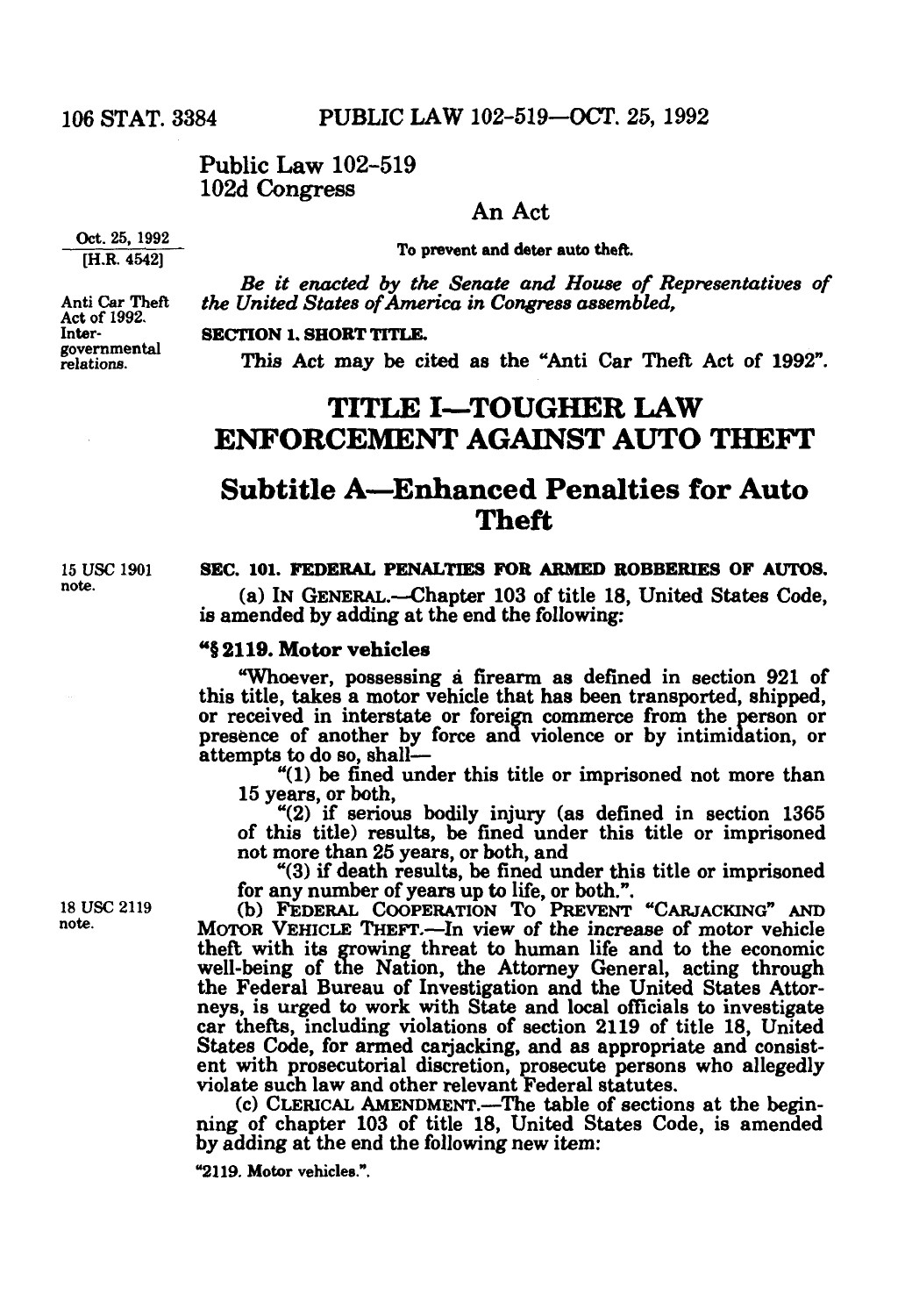#### **SEC. 102. IMPORTATIONANDEXPORTATION.**

Section 553(a) of title 18, United States Code, is amended by striking "fined not more than \$15,000 or imprisoned not more than five years" and inserting "fined under this title or imprisoned not more than 10 years".

#### **SEC. 103. TRAFFICKING IN STOLEN VEHICLES.**

Each of sections 2312 and 2313(a) of title 18, United States Code, are amended by striking "fined not more than \$5,000 or imprisoned not more than five years" and inserting "fined under this title or imprisoned not more than 10years".

#### **SEC. 104. CIVIL AND CRIMINAL FORFEITURE.**

(a) CIVIL FORFEITURE.—Section 981(a)(1) of title 18, United States Code, is amended by adding after subparagraph (E) the following:

"(F) Any property, real or personal, which represents or is traceable to the gross proceeds obtained, directly or indirectly, from a violation of— "(i) section 511 (altering or removing motor vehicle

identification numbers); "(ii) section 553 (importing or exporting stolen motor

vehicles);<br>"(iii) section 2119 (armed robbery of automobiles);

"(iv) section 2312 (transporting stolen motor vehicles in interstate commerce); or

"(v) section 2313 (possessing or selling a stolen motor vehicle that has moved in interstate commerce).".

(b) CRIMINAL FORFEITURE.—Section  $982(a)$  of title 18, United States Code, is amended by adding after paragraph (4) the following:

"(5) The court, in imposing sentence on a person convicted of a violation or conspiracy to violate—

"(A) section 511 (altering or removing motor vehicle identi-<br>fication numbers);<br>"(B) section 553 (importing or exporting stolen motor

vehicles);<br>"(C) section 2119 (armed robbery of automobiles);

"(D) section 2312 (transporting stolen motor vehicles in interstate commerce); or

"(E) section 2313 (possessing or selling a stolen motor

vehicle that has moved in interstate commerce); shall order that the person forfeit to the United States any property, real or personal, which represents or is traceable to the gross real or personal, which represents or is traceable to the gross proceeds obtained, directly or indirectly, as a result of such violation.".

#### **SEC. 106. CHOP SHOPS.**

(a) AMENDMENT.—Chapter 113 of title 18, United States Code, is amended by adding at the end the following:

#### "§2322. **Chop shops.**

"(a) IN GENERAL.—<br>"(1) UNLAWFUL ACTION.—Any person who knowingly owns, operates, maintains, or controls a chop shop or conducts operations in a chop shop shall be punished by a fine under this title or by imprisonment for not more than 15 years, or both. If a conviction of a person under this paragraph is for a violation committed after the first conviction of such person under this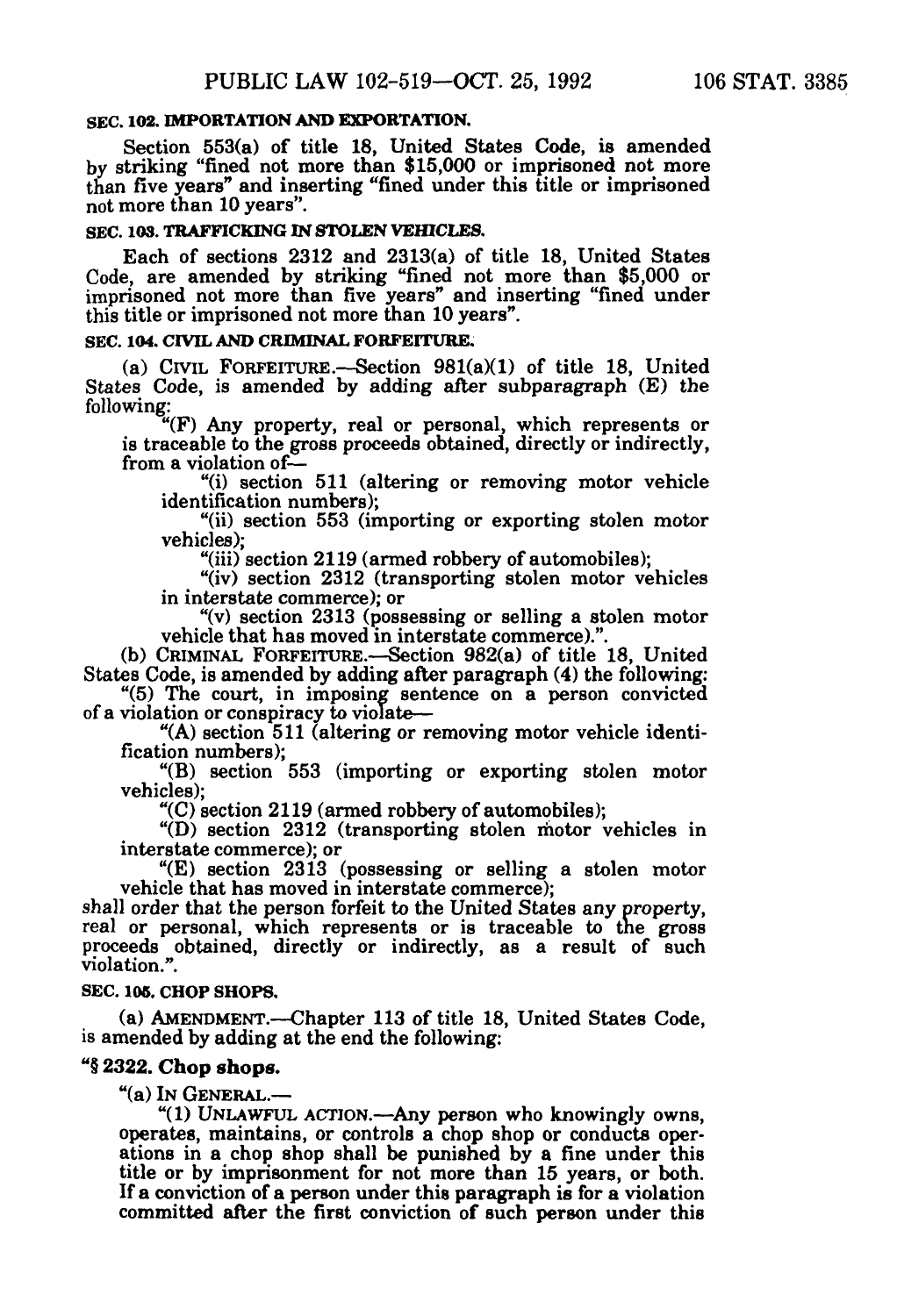paragraph, the maximum punishment shall be doubled with respect to any fine and imprisonment.

"(2) INJUNCTIONS.—The Attorney General shall, as appropriate, in the case of any person who violates paragraph  $(1)$ , commence a civil action for permanent or temporary injunction to restrain such violation.".

"(b) DEFINITION.—For purposes of this section, the term 'chop shop' means any building, lot, facility, or other structure or premise where one or more persons engage in receiving, concealing, destroying, disassembling, dismantling, reassembling, or storing any passenger motor vehicle part which has been unlawfully obtained in order to alter, counterfeit, deface, destroy, disguise, falsify, forge, obliterate, or remove the identity, including the vehicle identification number or derivative thereof, of such vehicle or vehicle part and to distribute, sell, or dispose of such vehicle

of such vehicle or vehicle part in interstate or foreign commerce.". (b) CLERICAL AMENDMENT.—The table of sections at the begin ning of chapter 113 of title 18, United States Code, is amended by adding at the end the following new item: **"2322. Chop shops.".** 

### **Subtitle B—Targeted Law Enforcement**

#### **42 USC 3750a. SEC. 130. GRANT AUTHORIZATION.**

(a) PURPOSE.—The purpose of this subtitle is to supplement the provisions of the Edward Byrne Memorial State and Local Law Enforcement Assistance Program to help the States to curb motor vehicle thefts and the related violence.

(b) GRANTS.—The Director of the Bureau of Justice Assistance. shall make grants to Anti Car Theft Committees submitting applications in compliance with the requirements of this subtitle.

#### **42 USC 3750b. SEC. 131. APPLICATION.**

(a) SUBMISSION.—To be eligible to receive a grant under this subtitle, a chief executive of an Anti Car Theft Committee shall submit an application to the Director of the Bureau of Justice<br>Assistance.

 $(b)$  CONTENT.—The application submitted under subsection  $(a)$ shall include the following:<br>(1) A statement that the applicant Anti Car Theft Commit-

tee is either a State agency or an agency of a unit of local government.

(2) A statement that the applicant Anti Car Theft Commit-<br>tee is or will be financed in part (A) by a fee on motor vehicles registered by the State or possessed or insured within the State (and that such fee is not less than \$1 per vehicle), or (B) in the same manner and to the same extent as is a similar program financed and implemented in a State like

 $(3)$  An assurance that Federal funds received under a grant under this subtitle shall be used to supplement and not supplant non-Federal funds that would otherwise be available for activities funded under such grant.

 $(4)$  A statement that the resources of the applicant Anti Car Theft Committee will be devoted entirely to combating motor vehicle theft, including any or all of the following: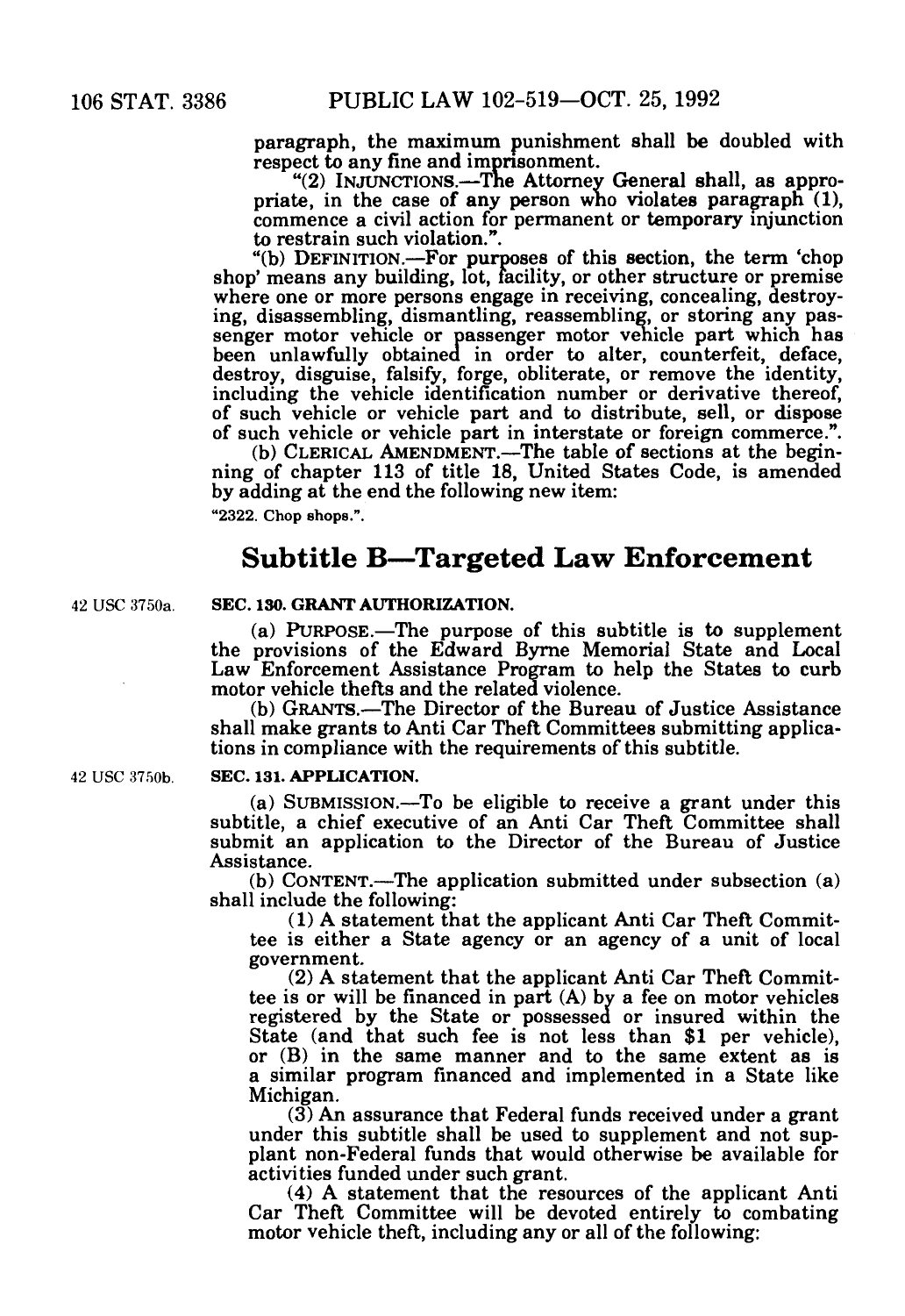(A) Financing law enforcement officers or investigators whose duties are entirely or primarily related to investigating cases of motor vehicle theft or of trafficking in stolen motor vehicles or motor vehicle parts.

(B) Financing prosecutors whose duties are entirely or primarily related to prosecuting cases of motor vehicle theft or of trafficking in stolen motor vehicles or motor

(C) Motor vehicle theft prevention programs, including vehicle identification number etching programs, programs implemented by law enforcement agencies and designed<br>to enable the electronic tracking of stolen automobiles, and programs designed to prevent the export of stolen vehicles.

 $(5)$  A description of the budget for the applicant Anti Car Theft Committee for the fiscal year for which a grant is sought.

#### **SEC. 132. AWARD OF GRANTS.** 42 USC 3750c.

(a) IN GENERAL.—The Director shall allocate to each State a proportion of the total funds available under this subtitle that is equal to the proportion of the number of motor vehicles registered in such State to the total number of motor vehicles registered in the United States. The Director shall ensure that all applicant States have an opportunity to receive grants from an available appropriation. Any State that has not met the requirements described in section 203 of this Act shall be excluded from any allocation under this subsection.<br>(b) GRANT AMOUNTS.—If one Anti Car Theft Committee within a State submits an application in compliance with section 131,

the Director shall award to such Anti Car Theft Committee a grant equal to the total amount of funds allocated to such State under this section. In no case shall the Anti Car Theft Committee receive a grant that is more than 50 percent of the preaward budget for such Anti Car Theft Committee.

 $\overline{c}$  (c) MULTIPLE COMMITTEES.—If two or more Anti Car Theft Committees within a State submit applications in compliance with section 131, the Director shall award to such Anti Car Theft Committees grants that in sum are equal to the total amount of funds allocated to such State under this section. In no case shall an Anti Car Theft Committee receive a grant that is more than 50 percent of the preaward budget for such Anti Car Theft Committee. The Director shall allocate funds among two or more Anti Car Theft Committees with a State according to the proportion of the preaward budget of each Anti Car Theft Committee to the total preaward budget for all grant recipient Anti Car Theft Committees within such State.

(d) RENEWAL OF GRANTS.—Subject to the availability of funds, a grant under this subtitle may be renewed for up to 2 additional years after the first fiscal year during which the recipient receives an initial grant under this subtitle if the Director determines that the funds made available to the recipient during the previous year were used in the manner required under the approved application.

#### **SEC. 133. AUTHORIZATION OF APPROPRIATIONS.** 42 USC 3750d.

There are authorized to be appropriated \$10,000,000 to carry out this subtitle for each of the fiscal years 1993, 1994, and 1995.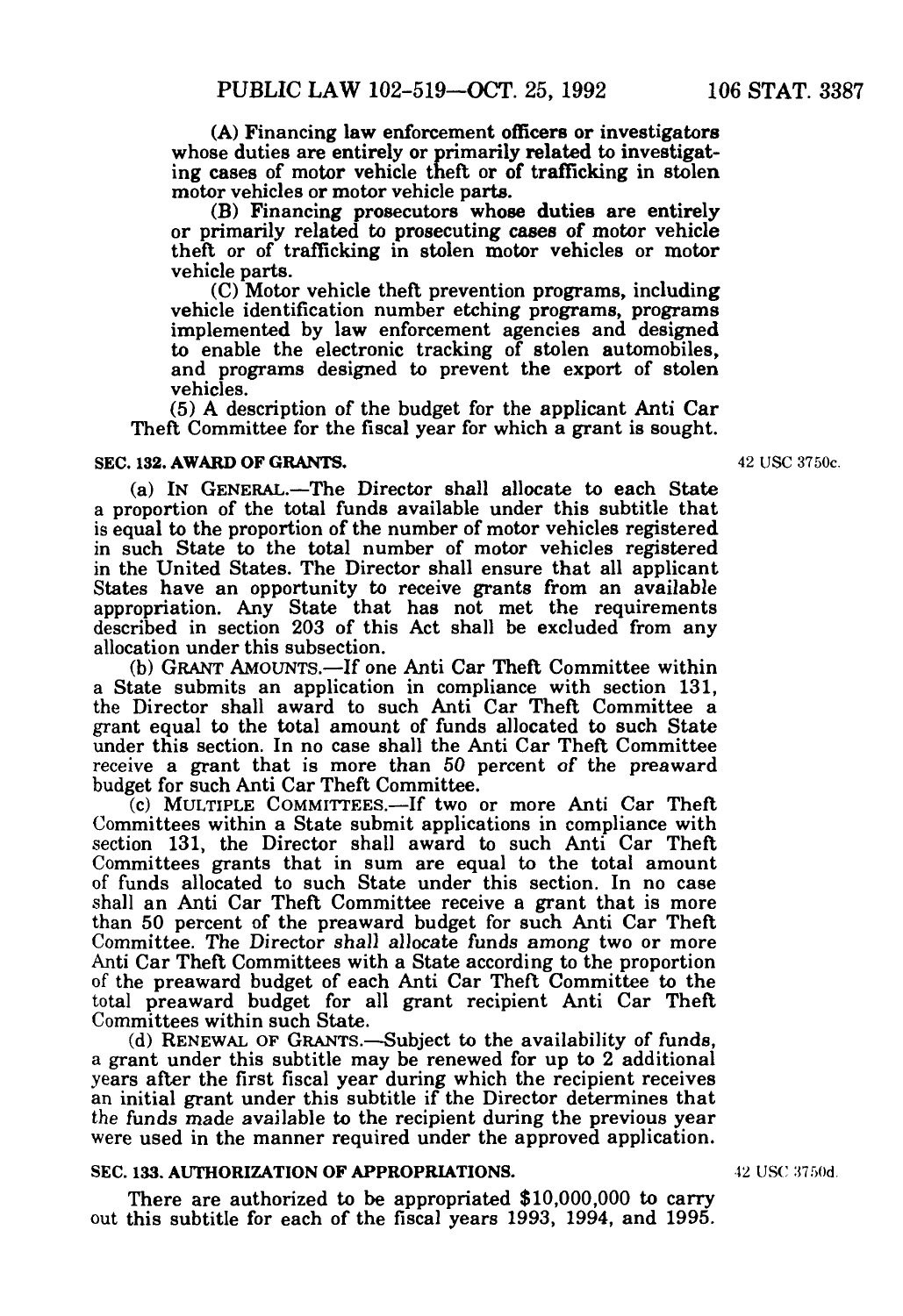## **Subtitle C—Report Regarding State Motor Vehicle Titling Programs to Combat Motor Vehicle Thefts and Fraud**

note

#### **15** USC 204**1 SEC. 140. ESTABLISHMENT OF TASK FORCE.**

(a) ESTABLISHMENT.—

(1) IN GENERAL.—The Secretary of Transportation and the as soon as practicable after the date of the enactment of this Act but not later than 180 days after such date, establish a task force to study problems which relate to motor vehicle titling, vehicle registration, and controls over motor vehicle salvage which may affect the motor vehicle theft problem. The study shall include an examination of the extent to which the absence of uniformity and integration in State laws regulat ing vehicle titling and registration and salvage of used vehicles allows enterprising criminals to find the weakest link to "wash" the stolen character of the vehicles. It shall also consider the that the applicable vehicle was previously issued a title brand

or a title signifying "rebuilt", "reconstructed", or "flood".<br>
(2) REPORT.—The task force shall prepare a report contain-<br>
ing the results of such study and shall submit such report to the President and the Congress and to the chief executive officer of each State not later than 12 months after the task force is established, together with appropriate recommendations

(b) MEMBERSHIP.—The task force shall consist of—  $(1)$  the Secretary's  $(2)$ delegate;

 $(2)$  the Attorney General of the United States, or the Attorney General's delegate;

(3) the Secretary of Commerce, or the Secretary's delegate;

(4) the Secretary of the Treasury, or the Secretary's delegate;

(5) at least 3 representatives, to be designated by the Attorney General of the United States;<br>(6) at least 5 representatives of State motor vehicle depart-

ments, to be designated by the Secretary of Transportation; and<br>(7) at least 1 representative, to be designated by the Sec-

retary of Transportation, from each of the following groups:<br>(A) Motor vehicle manufacturers.

(B) Motor vehicle dealers and distributors.<br>
(C) Motor vehicle dismantlers, recyclers, and salvage<br>
dealers.

dealers.<br>
(D) Motor vehicle repair and body shop operators.<br>
(E) Motor vehicle scrap processors.<br>
(F) Insurers of motor vehicles.<br>
(G) State law enforcement officials.<br>
(H) Local law enforcement officials.<br>
(I) The America

(J) The National Insurance Crime Bureau.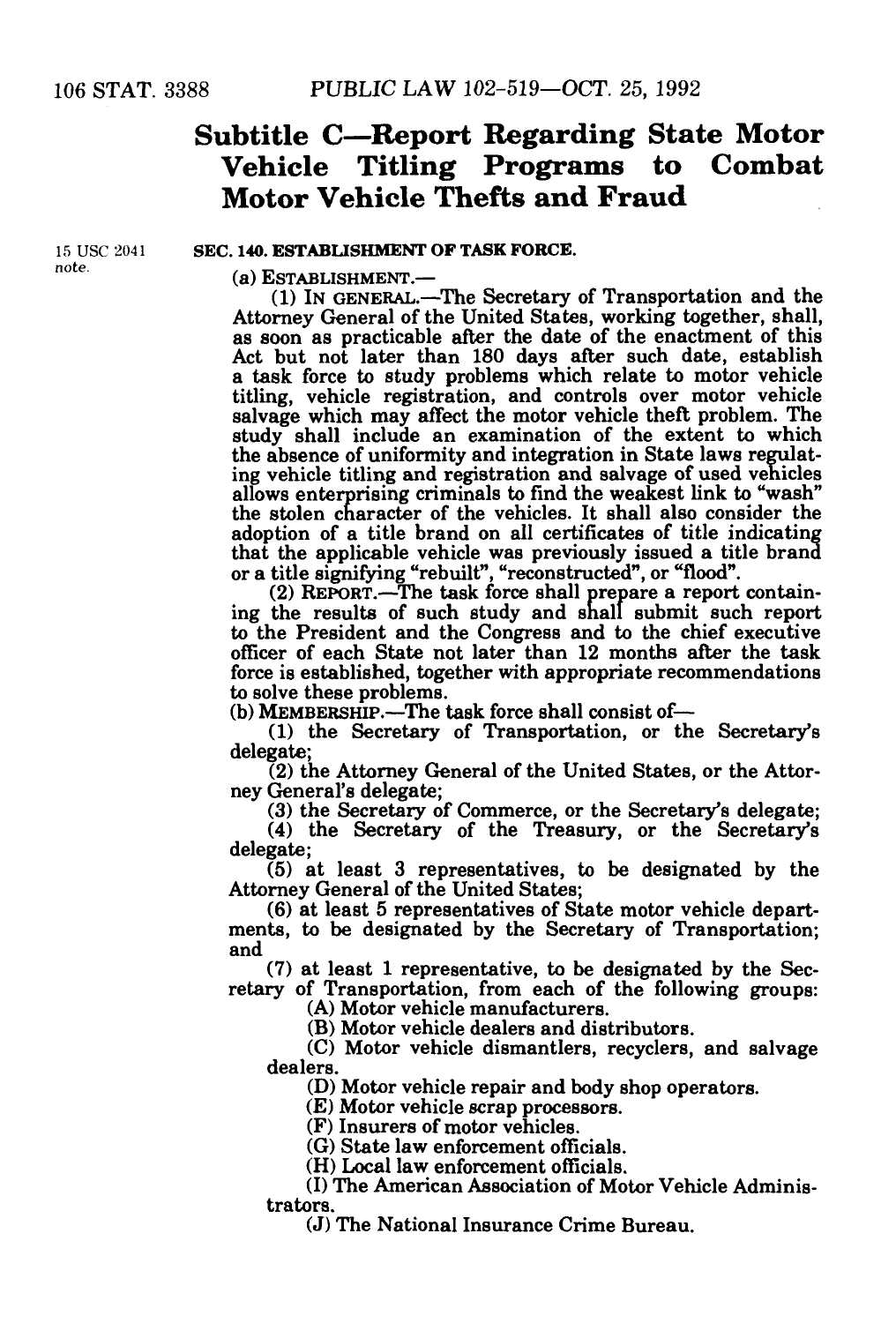(K) The National Committee on Traffic Laws and

 $(c)$  REIMBURSEMENT.—

(1) SALARY.—The members of the task force shall serve

 $(2)$  TRAVEL EXPENSES.—While away from their residences or regular places of business in performance of services for the Federal Government, members of the task force shall be allowed travel expenses, including per diem in lieu of subsistence, in the same manner as persons employed intermittently in the Federal Government service are allowed expenses under section 5703 of title 5, United States

(3) CHAIR.—The Secretary of Transportation, or the Secretary's delegate, shall serve as chairman of the task force.<br>The task force may also invite representatives of the Governors and State legislators to participate. (d) REPORT.—

(1) BASIS.—The report required by subsection  $(a)(2)$  shall be made after a meaningful consultative process and review of existing laws, practices, studies, and recommendations regarding the problems specified in subsection  $(a)(1)$ .

(2) CONTENT.—The report shall specify the key aspects of motor vehicle antitheft measures necessary to prevent the disposition or use of stolen motor vehicles, or the major components of motor vehicles, and to prevent insurance and other fraud based upon false reports of stolen motor vehicles. The report shall indicate any of the antitheft measures for which national uniformity would be crucial in order for the measure to be adequately effective. The report shall recommend viable ways of obtaining any national uniformity which is necessary. (3) RECOMMENDATIONS.—The report also shall include other

recommendations for legislative or administrative action at the State level or at the Federal level, and recommendations for industry and public actions.

### **TITLE II—AUTOMOBILE TITLE FRAUD**

#### **SEC. 201. DEFINITIONS.** 15 USC 2041.

For purposes of this title:

(1) The term "automobile" has the meaning given such term by section 501(1) of the Motor Vehicle Information and Cost Savings Act  $(15 \text{ U.S.C. } 2001(1))$ .

(2) The term "certificate of title" means a document issued by a State evidencing ownership of an automobile.

(3) The term "insurance carrier" means an individual, corporation, or other entity which is engaged in the business of underwriting automobile insurance.

of underwriting automobile insurance. (4) The term "junk automobile" means any automobile which is incapable of operation on roads or highways and

which has no value except as a source of parts or scrap.<br>
(5) The term "junk yard" means any individual, corporation, or other entity which is engaged in the business of acquiring or owning junk automobiles for resale, either in their entirety or as spare parts, for rebuilding or restoration, or for crushing. (6) The term "operator" means a person or entity authorized

or designated as the operator of the information system pursu-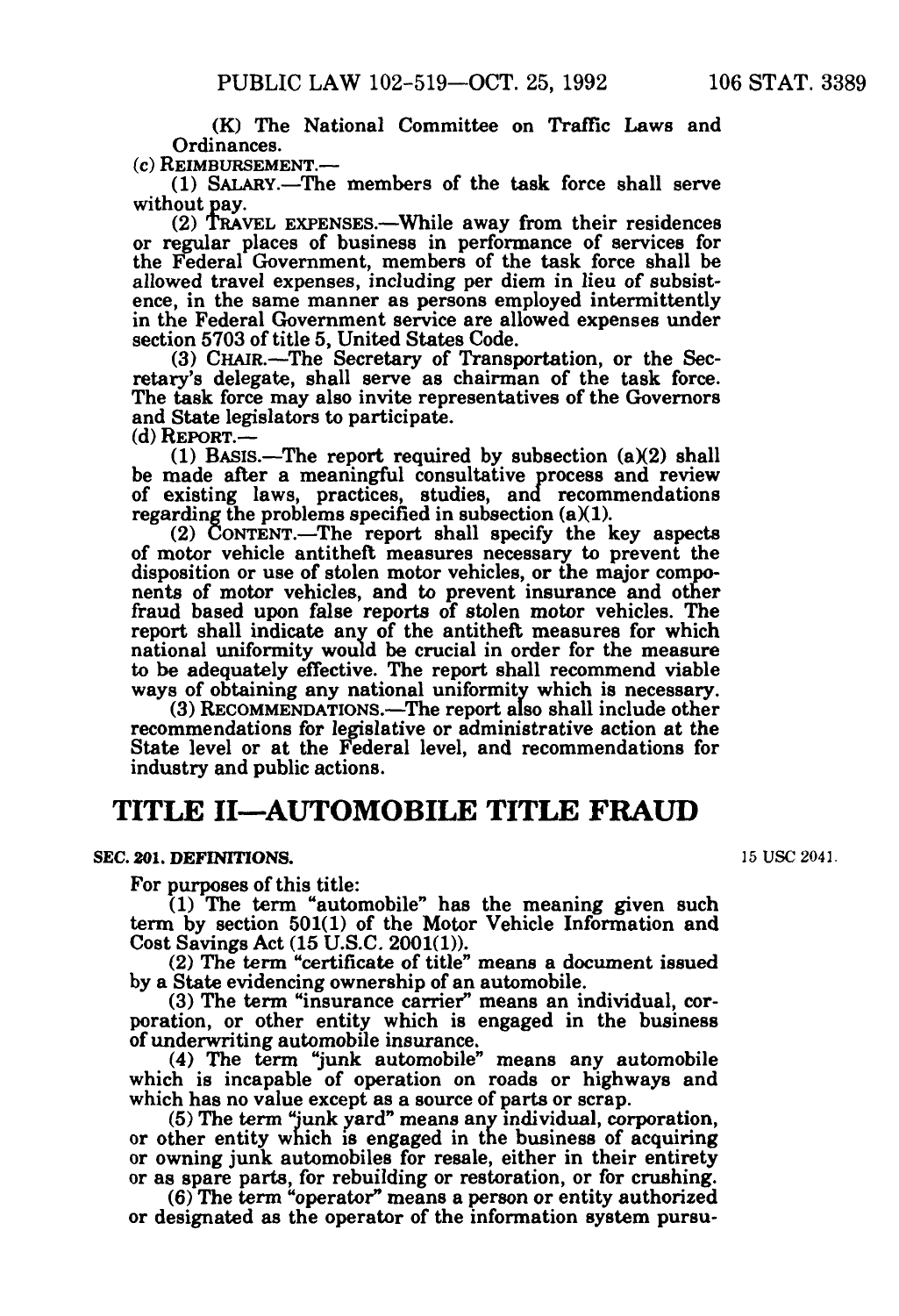ant to section 202(a)(2) or if no such person or entity is author-<br>ized, the Secretary.<br>(7) The term "salvage automobile" means any automobile

which is damaged by collision, fire, flood, accident, trespass, or other occurrence to the extent that its fair salvage value plus the cost of repairing the automobile for legal operation on roads or highways would exceed the fair market value of the automobile immediately prior to the occurrence causing

its damage.<br>(8) The term "salvage yard" means any individual, corporation, or other entity which is engaged in the business of acquiring or owning salvage automobiles for resale, either in their entirety or as spare parts, or for rebuilding or restoration, or for crushing.

(9) The term "Secretary" means the Secretary of Transpor tation.

(10) The term "State" means any State of the United States or the District of Columbia.

**15 USC2042 SEC. 202. NATIONAL MOTOR VEHICLE TITLE INFORMATION SYSTEM.** 

(a) INFORMATION SYSTEM.—

(1) ESTABLISHMENT.—Not later than January 1996, the Secretary, in cooperation with the States, shall establish an information system (in this title referred to as the "National Motor Vehicle Title Information System") which will enable tion maintained by other States pertaining to the titling of automobiles, unless the Secretary determines that an existing information system meets the requirements of subsections (b) and (c) of this section and will enable the Secretary to implement this title as early as possible and designates, in consultation with the Attorney General of the United States, such system as the information system for purposes of this title. In establishing the system, the Secretary, working with the Attorney General of the United States and the States, shall ascertain the extent to which title and related information uniform, and capable of aiding in efforts to prevent the introduction or reintroduction into interstate commerce of stolen vehicles or parts.

(2) OPERATION.—The Secretary may authorize the oper ation of the information system established or designated under paragraph (1) by contract through an agreement with a State or States, or by redesignating, after consultation with the States, a third party which represents the interests of the States.

(3) FEES.—Operation of the information system established or designated under paragraph (1) shall be paid for by a system of user fees and should be self-sufficient and not be dependent on Federal funds. The amount of fees collected and retained subject to annual appropriation Acts, by the operator pursuant to this paragraph, not including fees collected by the operator and passed on to a State or other entity providing information to the operator, shall not exceed the costs of operating the system.

(b) MINIMUM FUNCTIONAL CAPABILITIES.—The information system established or designated under subsection (a)(1) shall, at a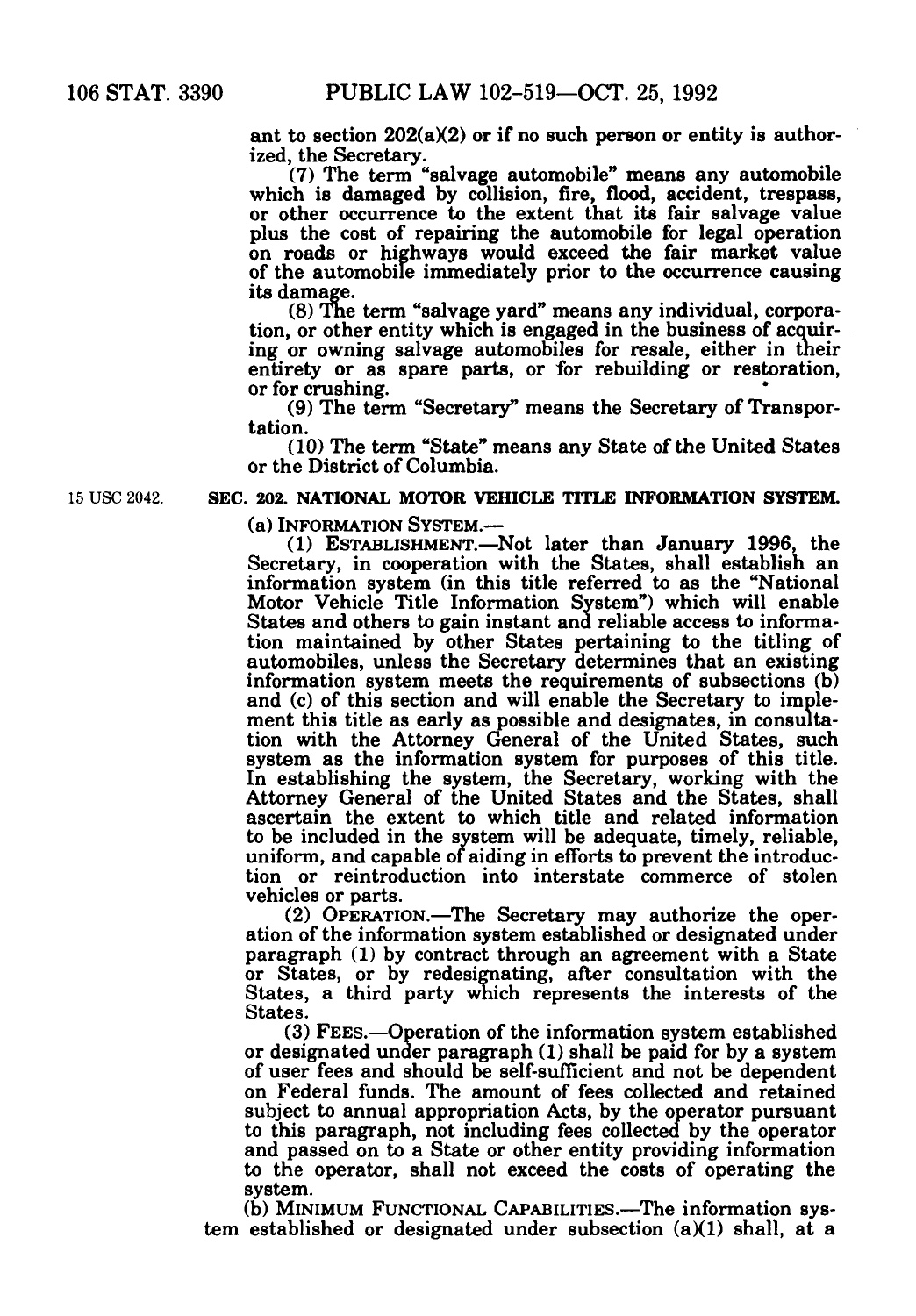minimum, enable a user of the system instantly and reliably to determine—

(1) the validity and status of a document purporting to

(2) whether an automobile bearing a known vehicle identi-<br>fication number is titled in a particular State,<br>(3) whether an automobile known to be titled in a particular<br>State is or has been a junk vehicle or a salvage vehi

 $(4)$  for an automobile known to be titled in a particular State, the odometer reading information, as required in section 408 of the Motor Vehicle Information and Cost Savings Act (15 U.S.C. 1988), of such vehicle on the date its certificate of title was issued and such later odometer information, if noted by the State, and<br>(5) whether an automobile bearing a known vehicle identi-

fication number has been reported as a junk vehicle or a salvage vehicle pursuant to section 204.

(c) AVAILABILITY OF INFORMATION.—

(1) TO STATE.—Upon request of a participating State, the operator makes available to such State information in the

information system pertaining to any automobile. (2) TO LAW ENFORCEMENT.—Upon request of a Federal, State, or local law enforcement official, the operator makes available to such official information in the information system pertaining to a particular automobile, salvage yard, or junk yard.

(3) TO PROSPECTIVE PURCHASERS.—Upon request of a prospective purchaser of an automobile, including an auction company or an entity that is in the business of purchasing used automobiles, the operator makes available to such prospective purchaser information in the information system pertaining to such automobile. (4) TO INSURANCE CARRIERS.—Upon request of a prospective

or current insurer of an automobile, the operator makes available to such prospective or current insurer information in the information system pertaining to such automobile.

(5) PRIVACY.—Notwithstanding any provision of paragraphs (1) through (4), the operator shall release no information other than what is necessary to reasonably satisfy the requirements of subsection (b). In no event shall the operator collect an individual's social security number or enable users of the information system to obtain an individual's address or social security number.

#### **SEC. 203. STATE PARTICIPATION IN THE NATIONAL MOTOR VEHICLE** 15 USC 2043. **TITLE INFORMATION SYSTEM.**

(a) REQUIREMENTS.—<br>(1) INFORMATION SHARING.—Each State shall make titling information maintained by such State available for use in establishing the National Motor Vehicle Title Information System established under section 202.<br>
(2) TITLE VERIFICATION.—Each State shall establish a practice of performing an instant title verification check before

issuing a certificate of title to an individual or entity claiming to have purchased an automobile from an individual or entity in another State. Such instant title verification check shall consist of—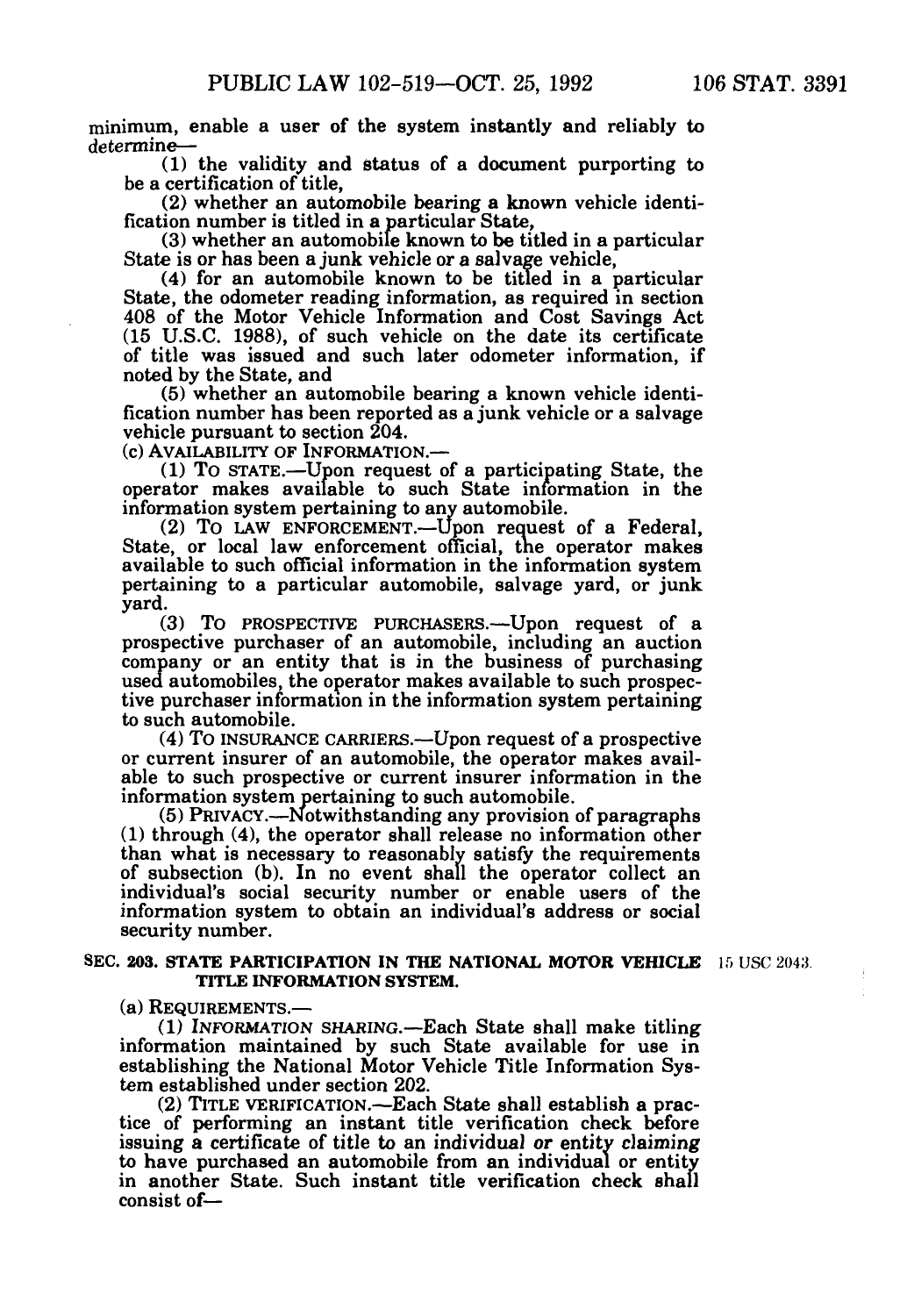(A) communicating to the operator the vehicle identification number of the vehicle for which the certificate of title is sought, the name of the State which issued the most recent certificate of title pertaining to the vehicle, and the name of the individual or entity to whom such certificate was issued; and

(B) affording the operator an opportunity to communicate to the participating State the results of a search of the information.

(b) GRANTS TO STATES.— $(1)$  REVIEW OF STATE SYSTEMS.—Not later than January

1, 1994, the Secretary, in cooperation with the States, shall— $(A)$  conduct a review of systems used by the States to compile and maintain information concerning the titling of automobiles, and<br>(B) determine, for each State, the cost of making titling

information maintained by such State available to the operator of the National Motor Vehicle Title Information System for the purpose of meeting the requirements of

 $(2)$  AWARD OF GRANTS.—The Secretary may award grants to participating States to be used in making titling information maintained by such States available to the operator of the National Motor Vehicle Title Information System if—

(A) for any State that is a recipient of such a grant,<br>the grant does not exceed—<br>(i) 25 percent of the cost of making titling informa-<br>tion maintained by such State available to the operator

of the National Motor Vehicle Title Information System as determined by the Secretary under subsection  $(d)(1)(B)$ ; or

(ii) \$300,000;

whichever is lower; and

(B) the Secretary determined that such grants are fair, reasonable, and necessary for the establishment of the National Motor Vehicle Title Information System under section  $202(a)(1)$ .

section 202(a)(l). (c) REPORT TO CONGRESS.—No later than January 1, 1997, the Secretary shall report to Congress which States have met the requirements imposed by section 203. If any State has not met these requirements, the Secretary shall describe the impediments that have resulted in the State's failure to meet the requirements.

#### 15 USC 2044 **SEC. 204. REPORTING.**

(a) OPERATORS OF JUNK OR SALVAGE YARD.—

(1) INVENTORY REPORT.—Beginning at a time determined by the Secretary, but no earlier than 3 months prior to the establishment of the National Motor Vehicle Title Information System, any person or entity in the business of operating an automobile junk yard or automobile salvage yard shall file a monthly report with the operator. Such report shall contain an inventory of all junk vehicles or salvage vehicles obtained by the junk yard or salvage yard during the preceding month. Such inventory shall contain the vehicle identification number of each vehicle obtained, the date on which it was obtained, the name of the person or entity from whom the reporter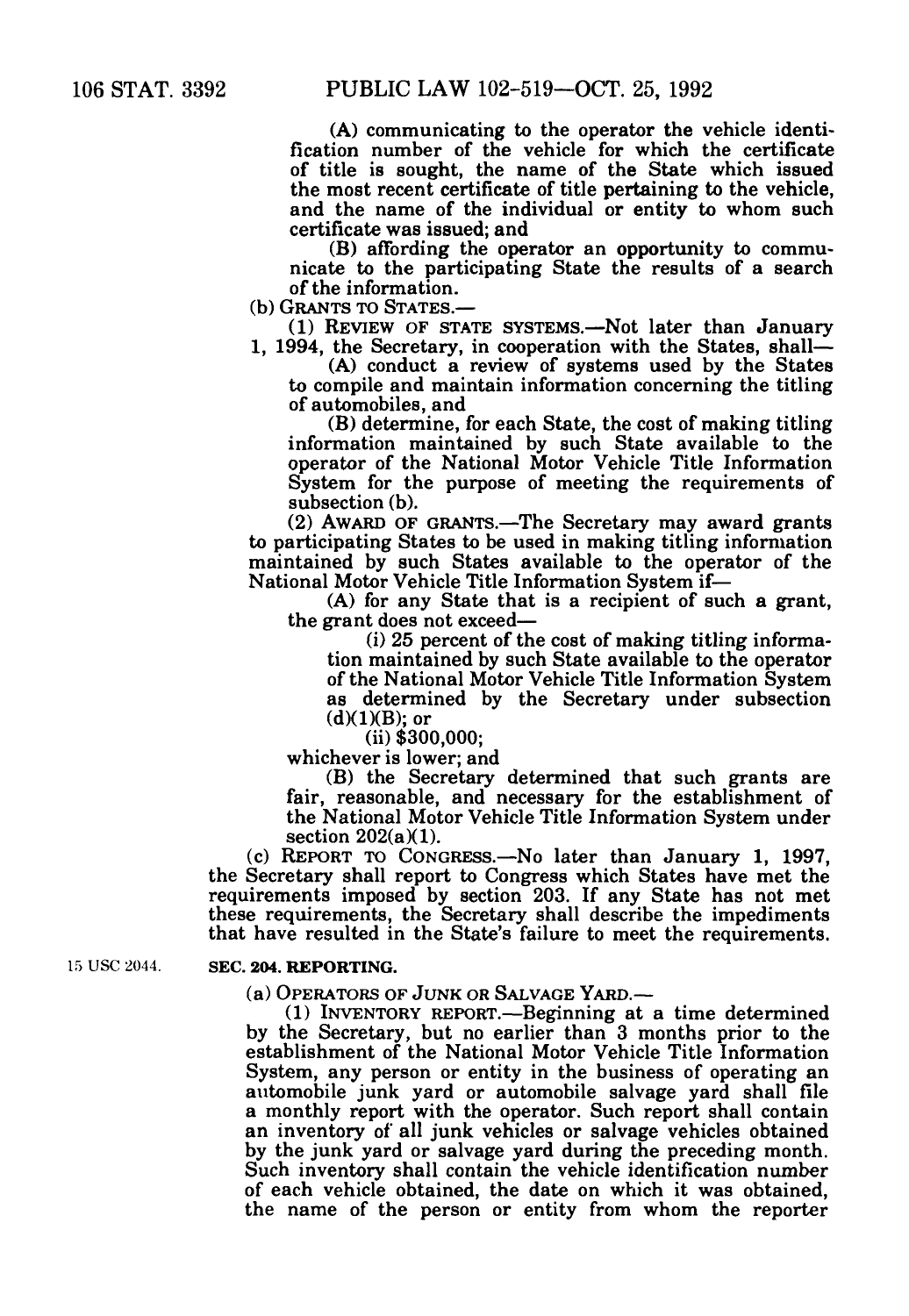obtained the vehicle, and a statement of whether the vehicle was crushed or otherwise disposed of for sale or other purposes.<br>(2) APPLICATION.—Paragraph (1) shall not apply to—<br>(A) persons or entities that are required by State law

to report the acquisition of junk vehicles or salvage vehicles to State or local authorities if such authorities make such

information available to the operator, or<br>(B) any person who is issued a verification under section 607 of the Motor Vehicle Information and Cost Savings Act stating that the vehicle or parts from such vehicle are not reported as stolen.

are not reported as stolen. (b) INSURANCE CARRIERS.—Beginning at a time determined by the Secretary, but no earlier than 3 months prior to the establish ment of the National Motor Vehicle Title Information System, any person or entity engaged in the business of an insurance carrier shall file, directly or through a designated agent, a monthly report with the operator. Such report shall contain an inventory of all vehicles of the current model year or any of the 4 preceding model years which such carrier has, during the preceding month, obtained possession of and determined to be salvage or junk vehicles. Such inventory shall contain the vehicle identification number of each vehicle obtained, the date on which it was obtained, the name of the person or entity from whom the reporter obtained the vehicle, and the owner of the vehicle at the time of the filing of the report.

(c) ENFORCEMENT PROVISIONS.—<br>(1) PENALTY AMOUNT.—Whoever violates this section may be assessed a civil penalty of not to exceed \$1,000 for each violation.

(2) PENALTY PROCEDURE.—Any such penalty shall be assessed by the Secretary and collected in a civil action brought by the Attorney General of the United States. Any such penalty may be compromised by the Secretary. In determining the amount of such penalty, or the amount agreed upon in compromise, the appropriateness of such penalty to the size of the business of the person charged and the gravity of the violation shall be considered. The amount of such penalty, finally determined, or the amount agreed upon in compromise, may be deducted from any sums owed by the United States may be deducted from any sums owed by the United States to the person charged.<br>(d) PROCEDURES AND PRACTICES.—The Secretary shall establish

by rule procedures and practices to facilitate reporting in the least burdensome and costly fashion.

### **TITLE III—AMENDMENTS ON THEFT PREVENTION REGARDING "CHOP SHOP" RELATED THEFTS**

#### **SEC. 301. DEFINITIONS.**

(a) CARS, SPECIALTY VEHICLES, AND LIGHT-DUTY TRUCKS.— Section 601(1) of the Motor Vehicle Information and Cost Savings Act  $(15 \text{ U.S.C. } 2021(1))$  is amended to read as follows:<br>"(1) The term 'passenger motor vehicle' includes any multi-

purpose passenger vehicle and light-duty truck that is rated at 6,000 pounds gross vehicle weight or less.".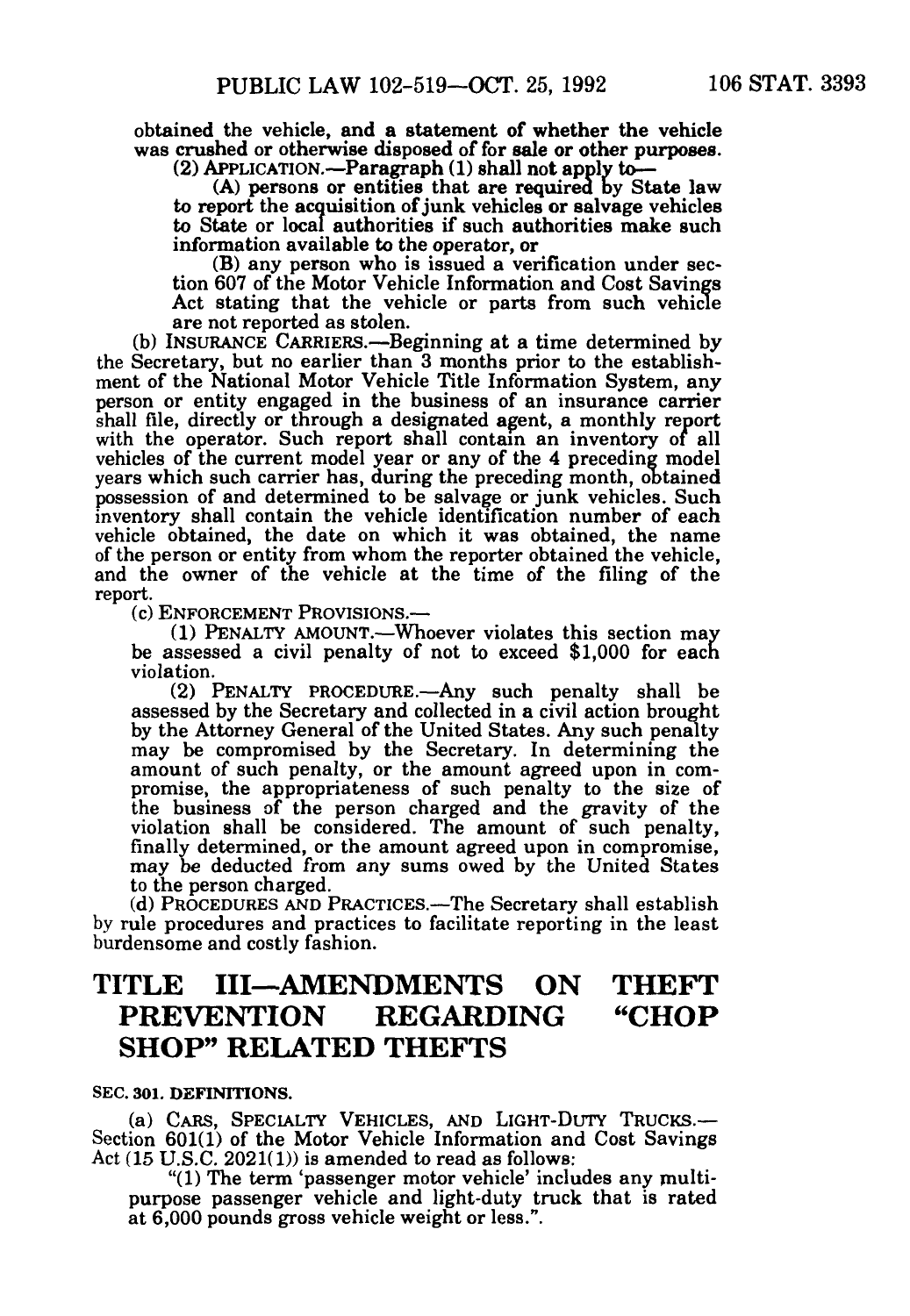(b) CHOP SHOP DEFINITION.—Section 601 of the Motor Vehicle Information and Cost Savings Act (15 U.S.C. 2021) is amended by adding at the end the following:

 $\frac{a}{b}(11)$  The term 'chop shop' means any building, lot, facility, or other structure or premise where one or more persons engage or other structure or premise where one or more persons engage<br>in receiving, concealing, destroying, disassembling, dismantling,<br>reassembling, or storing any passenger motor vehicle or pas-<br>senger motor vehicle part which in order to alter, counterfeit, deface, destroy, disguise, falsify, forge, obliterate, or remove the identity, including the vehicle identification number or derivative thereof, of such vehicle or vehicle part and to distribute, sell, or dispose of such vehicle or vehicle part in interstate or foreign commerce.".

(c) MAJOR REPLACEMENT PART.—Section  $601(8)$  (15 U.S.C. 2021(8)) is amended to read as follows:

"(8) The term 'major replacement part' means any major

 $(A)$  which is not installed in or on a motor vehicle at the time of its delivery to the first purchaser and the equitable or legal title to which has not been transferred to any first purchaser, or

"(B) which is a customized or modified version of an original major part in or on a completed motor vehicle after the manufacture of such vehicle but before the time of its delivery to the first purchaser.".

#### **SEC. 302. THEFT PREVENTION STANDARD.**

Section 602 of the Motor Vehicle Information and Cost Savings Act (15 U.S.C. 2022) is amended—

 $(1)$  by amending subsection  $(d)(1)$  to read as follows:

" $(d)(1)$  In the case of major parts installed by the motor vehicle manufacturer, the standard under this section may not require any part to have more than a single identification.", and

(2) by adding at the end the following:

" $(f)(1)$  Within 2 years after the date of the enactment of the Anti Car Theft Act of 1992, the Secretary shall promulgate a vehicle theft standard which conforms to the requirements of this title and which applies with respect to the covered major parts which are installed by all foreign and domestic manufacturers into passenger motor vehicles (other than light-duty trucks) in not to exceed one-half of the lines not designated under section 603 as high theft lines. Such rule shall be effective for model years applicable to such passenger motor vehicles as provided in subsection  $(c)(4)$  of this section.

"(2) Within 3 years after the rule under paragraph (1) is promulgated, the Secretary, based on the Attorney General's finding under paragraph (3), shall designate all the remaining such lines of such passenger motor vehicles (other than light-duty trucks) and apply such standard to such lines in conformance with the requirements of this title. Such rule shall also apply to the major replacement parts for the major parts described in this paragraph. Such rule shall be effective, for model years applicable to such passenger motor vehicles as provided in subsection  $(c)(4)$  of this section.

"(3) The Attorney General shall make a finding prior to the Secretary's initiation and promulgation of a rule under paragraph (2) that the rule shall be promulgated unless the Attorney General finds, based upon the information collected and analyzed under

Regulations.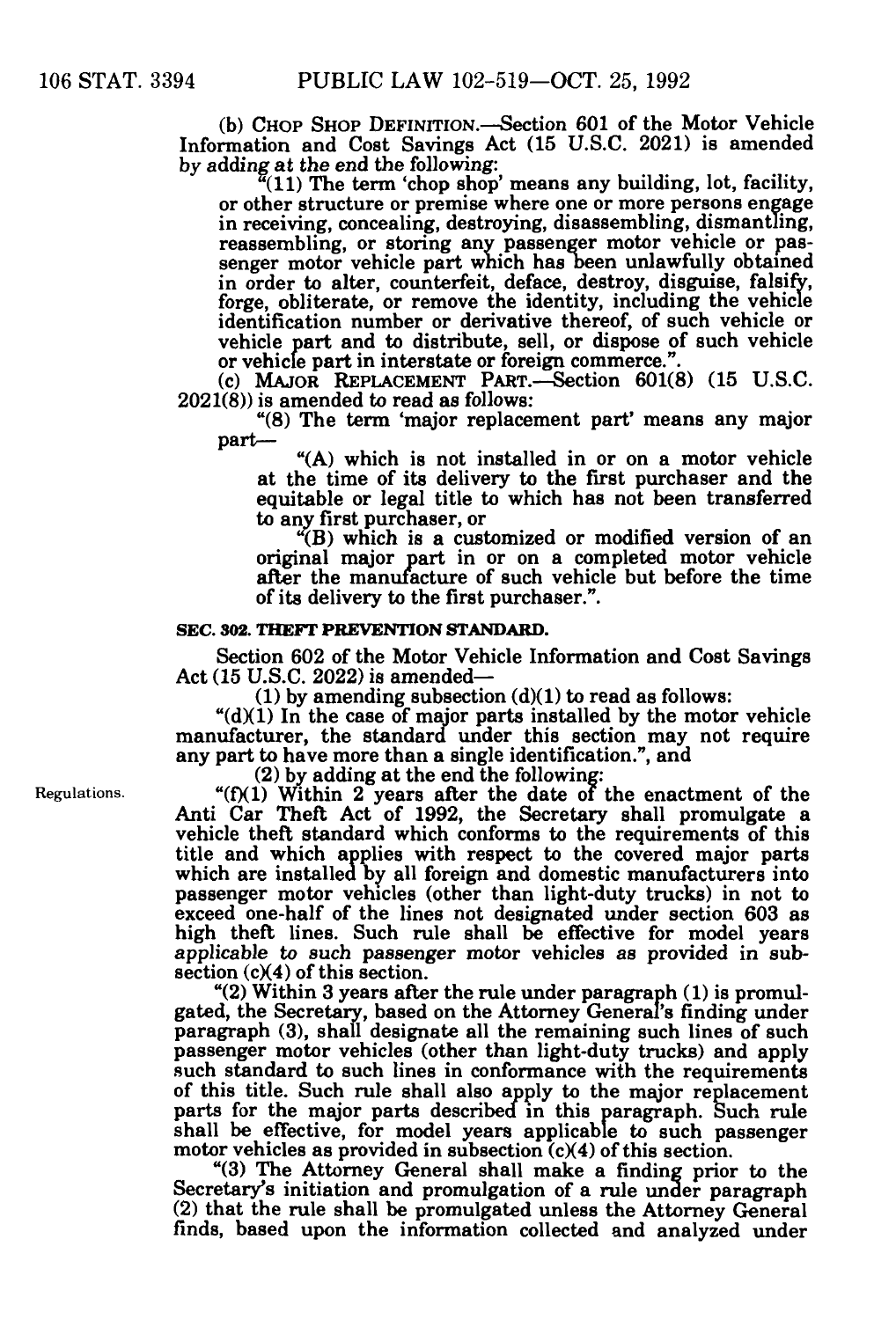section 615 and such other information as the Attorney General may develop (after notice and after a public hearing), that requiring such additional parts marking for all of the applicable passenger motor vehicles would not substantially inhibit chop shop operations and vehicle thefts. The Attorney General shall also take into account as part of the record additional costs, effectiveness, competition, and available alternatives factors. The Attorney General shall trans-<br>mit the finding and the record upon which the finding is based to the Secretary. Such finding and record shall be a part of the Secretary's rulemaking record.

"(4) The Attorney General of the United States shall by December 31, 1999, determine, after notice and a public hearing, whether one or both rules promulgated under this subsection have been an effective means to substantially inhibit the operation of chop shops and vehicle theft, taking into account the additional cost, competition, and available alternatives. The Attorney General shall base his determination on information collected and analyzed under under this title, and such other information as he may develop and include in the public record. He shall take into consideration the effectiveness, extent of use, and the extent to which civil and criminal penalties under section 610(b) of this title and 18 U.S.C.<br>2322 regarding chop shops have been effective in substantially<br>inhibiting chop shop operations and vehicle theft. The Attorney<br>General shall promptly tra the determination is that one or both rules have not been an effective means to substantially inhibit chop shop operation and vehicle theft, the Secretary shall within 180 days after receipt of such finding terminate by order 1 or both of the rules promulgated under this subsection effective the next model year following the issuance of such order.

"(5) The Attorney General shall make a separate determination by December 31, 1999, after notice and a public hearing, as to whether the antitheft devices for which an exemption under section 605 is authorized are an effective substitute for parts marking in substantially inhibiting vehicle theft, taking into account the additional cost, competition, and available alternatives. If the Attorney General determines that such antitheft devices are an effective substitute for parts marking in substantially inhibiting vehicle theft, the Secretary shall continue to grant exemptions under section 605 at the level authorized prior to the date of the enactment of the Anti Car Theft Act of 1992 or at the level authorized for model year 2000, as determined by the Attorney General. Nothing in this paragraph affects exemptions granted in model year 2000 or earlier to any manufacturer.

"(6) The Secretary and the Attorney General shall keep the appropriate legislative committees of Congress with jurisdiction over this Act and 18 U.S.C. 2322 informed about the actions taken<br>or planned under this subsection.

"(g) The Secretary is authorized to periodically redetermine and establish by rule the median theft rate under subsection  $(a)(1)$ , but not more than every 2 years.".

#### **SEC. 303. DESIGNATION OF HIGH THEFT VEHICLE LINES AND PARTS.**

Section 603 of the Motor Vehicle Information and Cost Savings Act (15 U.S.C. 2023) is amended—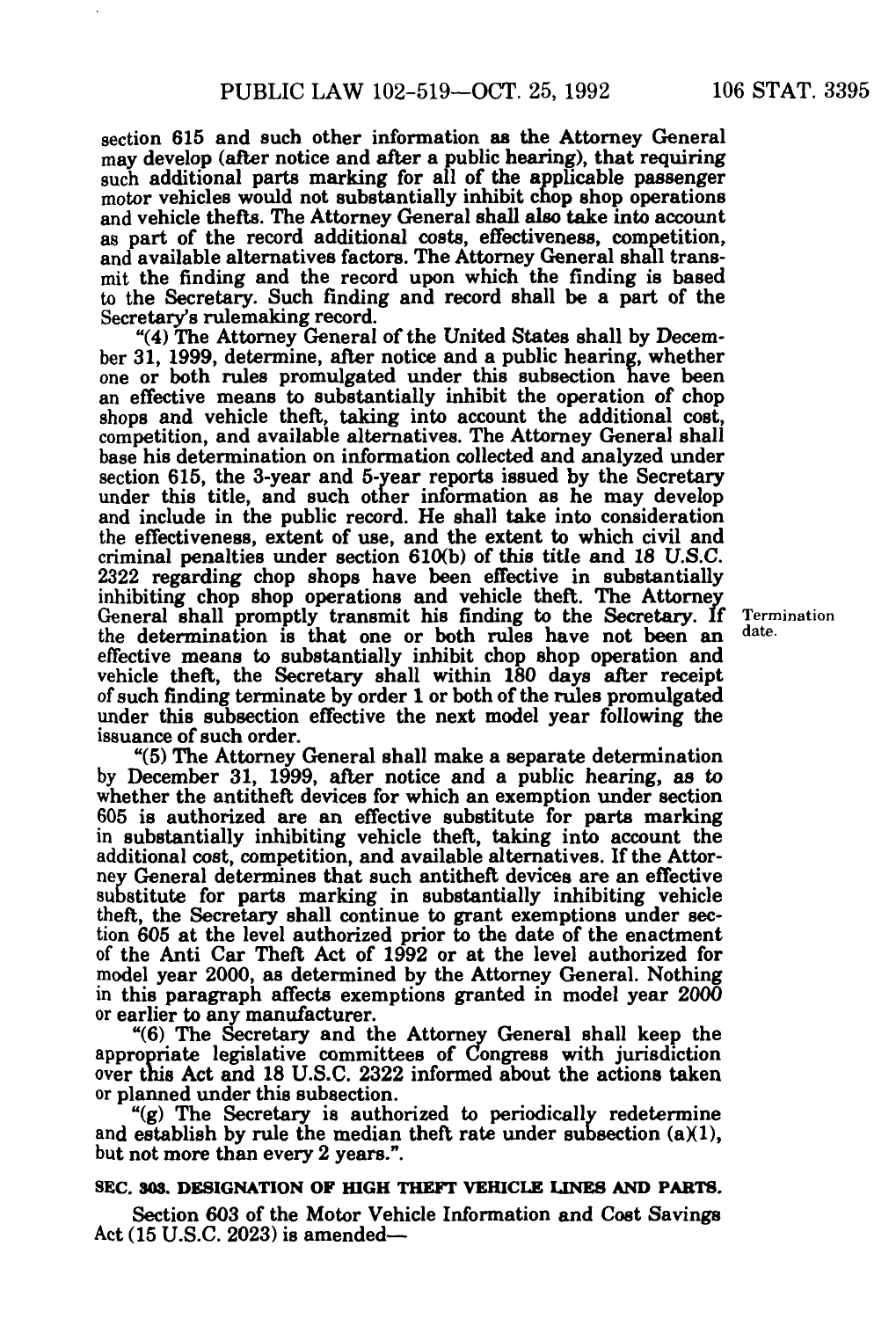(1) by striking in subsection  $(a)(1)(A)$  "in which the final standard is promulgated" and inserting in lieu thereof "in which the Anti Car Theft Act of 1992 is enacted";

(2) by striking out paragraph (3) of subsection (a) and by redesignating paragraphs (4) and (5) as paragraphs (3) and (4), respectively;

(3) by striking "or (3)" in redesignated paragraphs (3) and (4) of subsection (a);

(4) by adding at the end of subsection (a) (as amended by paragraph (2)) the following:<br>"(5) Any motor vehicle line subject, on the date of enact-

ment of the Anti Car Theft Act of 1992, to parts marking requirements under section 602 and this section shall continue to be subject to such requirements unless such motor vehicle line becomes exempt from such requirements under section 605.", and

(5) by striking paragraph (4) of subsection (b) and redesignating paragraph (5) as paragraph (4).

#### **SEC. 304. LIMITED EXEMPTION FOR NEW VEHICLES EQUIPPED WITH EFFECTIVE ANTITHEFT AS ORIGINAL EQUIPMENT.**

(a) CONTINUING CURRENT LAW.—The second sentence of section 605(a)(2) of the Motor Vehicle Information and Cost Savings Act (15 U.S.C. 2025(a)(2)) is amended by inserting "through model

(b) MODEL YEARS AFTER MODEL YEAR 1996.—Section 605( $a$ )(2) of the Motor Vehicle Information and Cost Savings Act (15 U.S.C.  $2025(a)(2)$  is amended by adding at the end the following: "For model year 1997 through model year 2000, the Secretary may grant such an exemption for not more than 1 additional line of any manufacturer and such exemption shall not affect the validity of the exemption of any line previously exempted under this para- graph. For model years subsequent to 2000, the number of lines for which the Secretary may grant such an exemption (if any) shall be determined by the Attorney General under section  $602(f)(5)$ .

#### **SEC. 305. PROHIBITED ACTS.**

(a) RULES.—Section  $610(a)(2)$  of the Motor Vehicle Information and Cost Savings Act (as so redesignated by section 306 of this 15 USC 2027. Act) is amended by inserting "or Attorney General" after "Secretary".<br>
(b) CHOP SHOPS.—Section 610 of the Motor Vehicle Information

and Cost Savings Act (as so redesignated by section 306 of this Act) (15 U.S.C. 2027) is amended by adding at the end the following:

 $C(X)$  It shall be unlawful for any person to knowingly own, operate, maintain, or control a chop shop or conduct operations in a chop shop of any kind or transport by any means any passenger motor vehicle or passenger motor vehicle part to or from a chop shop.

"(2) The Secretary shall, as appropriate and in consultation with the Attorney General, in the case of any person who violates paragraph (1), commence a civil action for permanent or temporary injunction to restrain such violation or the Secretary shall assess and recover a civil penalty of not more than \$100,000 per day for each such violation, or both.".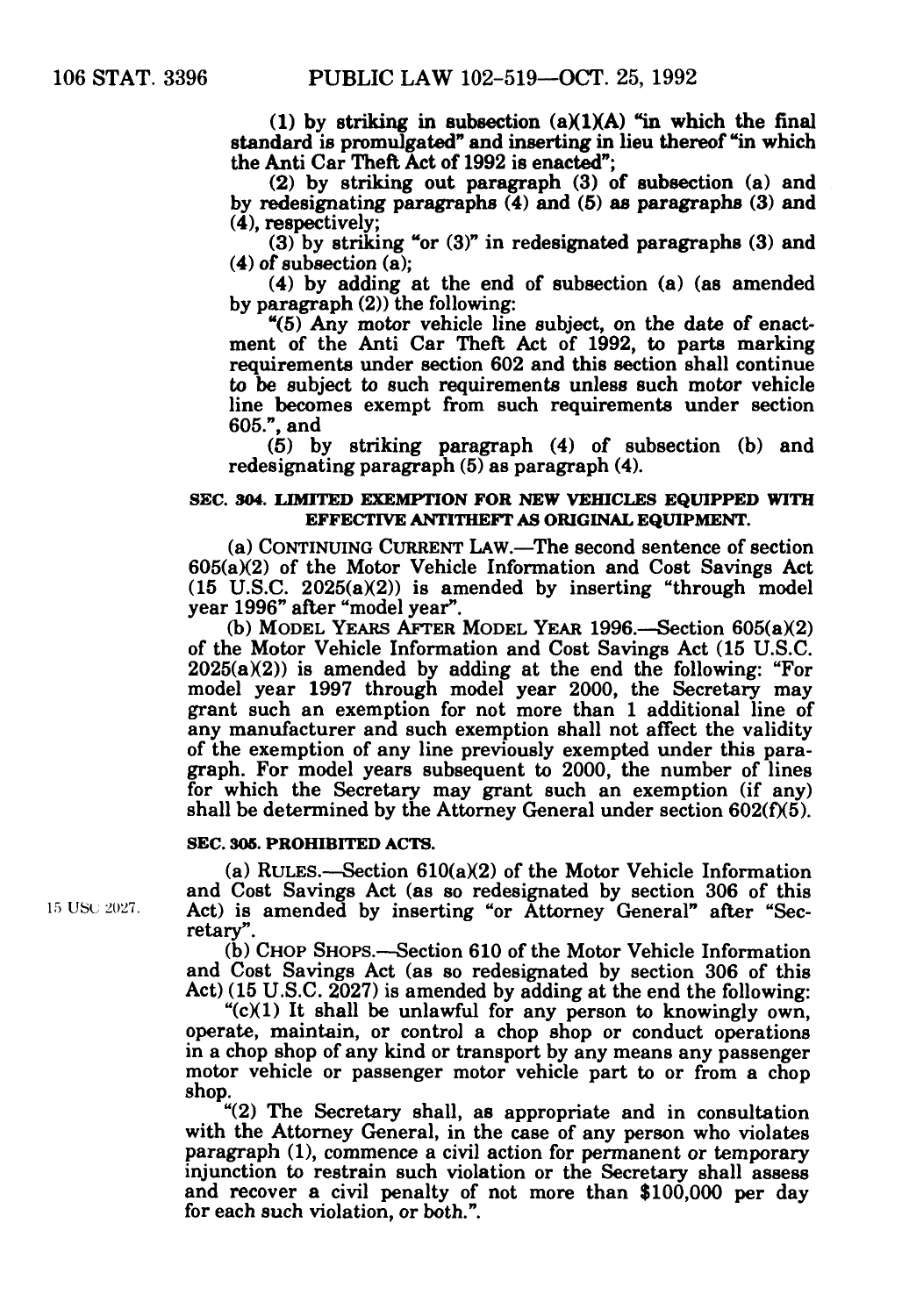#### SEC. **306. VERIFICATION.**

(a) IN GENERAL.—Title VI of the Motor Vehicle Information and Cost Savings Act is amended by redesignating sections 607 through 614 as sections 610 through 617, respectively, by striking  $^{15}$  USC in section 602(e) "and 612" and inserting "and 615", and by inserting  $\frac{2027-2034}{15 \text{ USC } 2022}$ after section 606 the following:

#### "VERIFICATION OF VEHICLE AS LEGAL SALVAGE OR JUNK VEHICLE

"SEC. 607. (a) Any person engaged in business as an insurance carrier to sell comprehensive insurance coverage for motor vehicles shall, if such carrier obtains possession of and transfers a junk motor vehicle or a salvage motor vehicle—

 $"$ (1) verify, in accordance with procedures established by rule under section 609 by the Attorney General and in consultation with the Secretary of Transportation, whether that motor vehicle is reported as stolen, and

"(2) provide verification to whomever such carrier transfers or sells any such salvage or junk motor vehicle identifying the vehicle identification number or derivative thereof of such vehicle and verifying that such vehicle has not been reported as stolen or, if reported as stolen, that such insurance carrier has recovered the vehicle and has proper legal title to the

For purposes of paragraph (2), the term 'vehicle identification number' means a unique identification number assigned to a passenger motor vehicle by a manufacturer in compliance with applicable regulations or a derivative thereof. Nothing in this paragraph shall be construed to prohibit such carrier from transferring a motor vehicle if, within a reasonable period of time during normal business operations (as determined by the Attorney General under section 609 of this title) using reasonable efforts, such carrier has not received a determination under section 609 that the vehicle has not been reported as stolen or to otherwise determine whether such vehicle has been reported as stolen, except that such carrier shall provide a written certification of such lack of determination.

"(b) The Attorney General, in consultation with the Secretary, shall promulgate such regulations as are needed to ensure that verification performed and provided by insurance carriers under subsection  $(a)(2)$  is uniform, effective, and resistant to fraudulent use.".

(b) EFFECTIVE DATE.—The regulations required by section  $15 \text{ USC } 2026$ a b) of the Motor Vehicle Information and Cost Savings Act note.  $607(b)$  of the Motor Vehicle Information and Cost Savings Act note shall be promulgated within 6 months after the date of the enact-<br>ment of this subsection. The amendment made by subsection (a) ment of this subsection. The amendment made by subsection (a) shall take effect within 3 months after such regulations are promulgated, but not before the system in section 609 of the Motor Vehicle Information and Cost Savings Act is operational. (c) PARTS.—Title VI of such Act, as amended by subsection

(a), is amended by inserting after section 607 the following new section:

#### "PARTS

"SEC. 608. (a) No person engaged in the business *of* salvaging, 15 USC 2026b. dismantling, recycling, or repairing passenger motor vehicles shall knowingly sell or distribute in commerce or transfer or install a major part marked with an identification number without—

Regulations.

15USC2026a.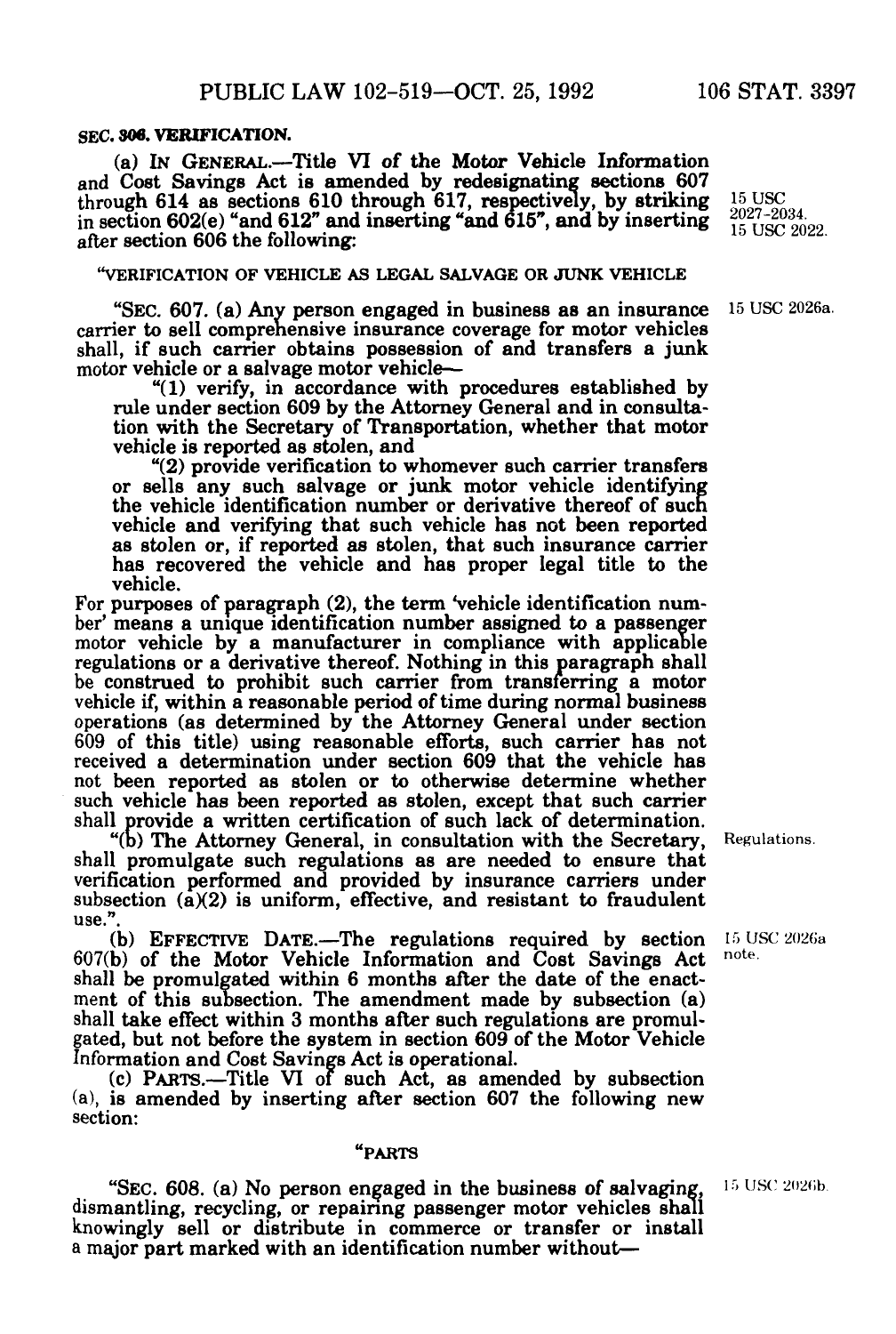"(1) first determining, through a procedure established by rule by the Attorney General in consultation with the Secretary of Transportation under section 609 that such major part has not been reported as stolen; and

" $(2)$  providing the purchaser or transferee with a verification identifying the vehicle identification number or derivative thereof of such major part, and verifying that such major part

Regulations. "(b) The Attorney General, in consultation with the Secretary of Transportation, shall promulgate such regulations as are needed to ensure that verifications provided by persons under subsection  $(a)(2)$  are uniform, effective, and resistant to fraudulent use.

"(c) Subsection (a) shall not apply to a person who is the manufacturer of the major part, who has purchased the major part directly from the manufacturer, who has received a verification from an insurance carrier pursuant to section 607 that the motor vehicle from which such major part is derived has not been reported as stolen, or that such carrier has failed, in accordance with section 607, to determine whether such vehicle has been stolen. Such person shall be required to provide such verification to any person to whom such vehicle, or any major part of such vehicle, is thereafter Regulations. transferred or sold in commerce. The Attorney General shall promulgate regulations to implement this section.".

 $p_{\text{DSC}}$  15 USC 2026b (d) EFFECTIVE DATE.—The amendment made by subsection (c) note shall be effective on the date that the system required by section 609 is established.

(e) NATIONAL STOLEN AUTO PART INFORMATION SYSTEM.—Title VI of such Act, as amended by subsection (c), is amended by inserting after section 608 the following new section:

#### **"NATIONAL STOLEN AUTO PART INFORMATION SYSTEM**

15USC2026c "SEC.609. (a) The Attorney General shall, within 9 months of the date of the enactment of the Anti Car Theft Act of 1992, maintain in the National Crime Information Center an information system containing the identification numbers of stolen passenger motor vehicles and stolen passenger motor vehicle parts. The Attor-<br>ney General shall also consult with State and local law enforcement ney General shall also consult with State and local law enforcement agencies in the establishment of such system. The Attorney General shall also consult with the National Crime Information Center Policy Advisory Board to ensure the security of the information in such system and that such system will not compromise the security of stolen vehicle and vehicle parts information in such information system.

"(b) The Attorney General shall specify procedures by rule by which individuals or entities seeking to transfer a vehicle or vehicle parts may obtain a determination whether a part is listed in the system as stolen. If the Attorney General determines that the National Crime Information Center is not able to perform the functions of the information system required under subsection (a), the Attorney General shall enter into an agreement for the operation of such a system separate from the National Crime Information Center.

 $f(c)$  The information system under subsection (a) shall, at a minimum, include the following information pertaining to each passenger motor vehicle reported to a law enforcement authority as stolen and not recovered: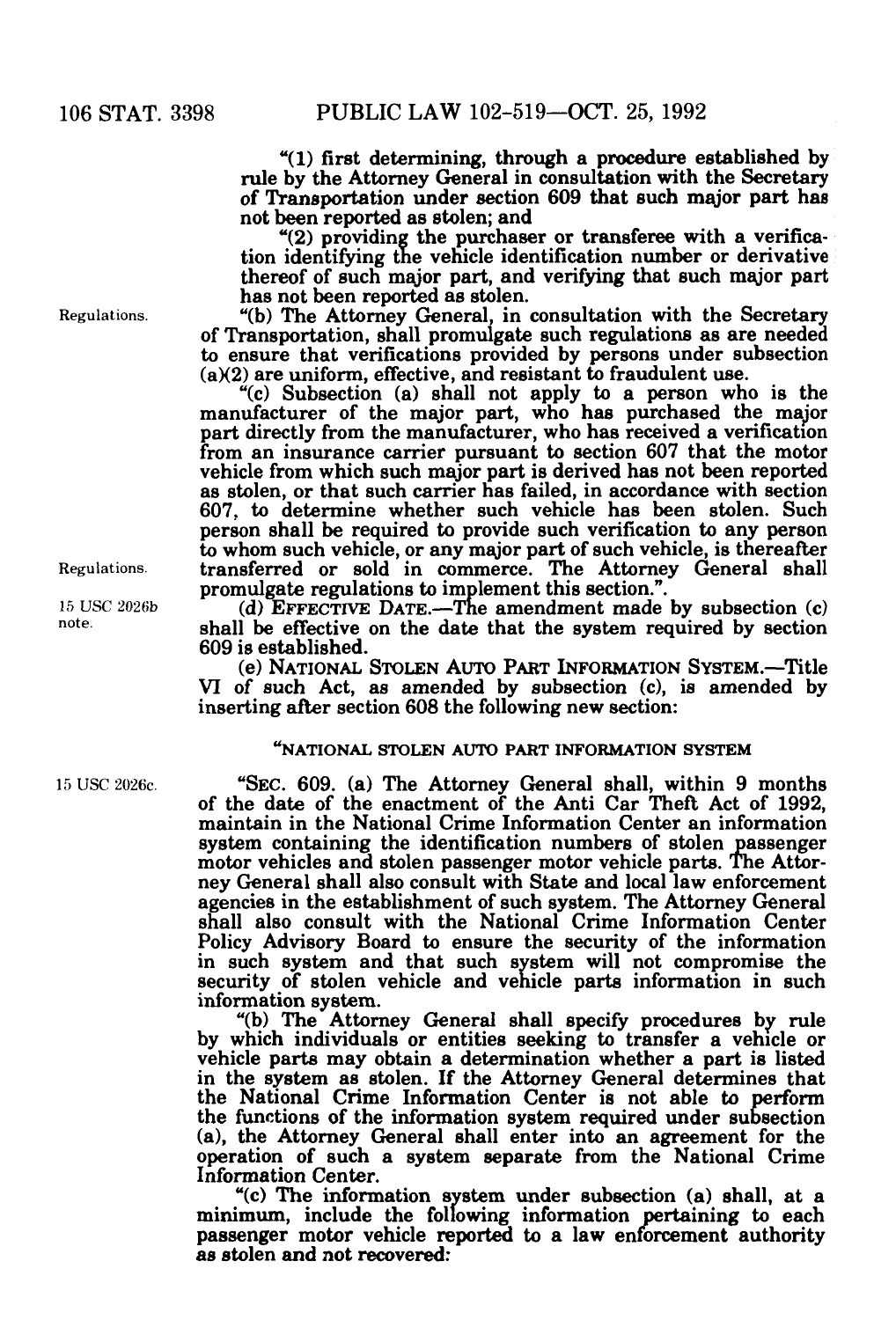"(1) The vehicle identification number of such passenger

"(2) The make and model year of such passenger motor vehicle.

"(3) The date on which the passenger motor vehicle was reported as stolen.

 $(4)$  The location of the law enforcement authority that received the reports of the passenger motor vehicle's theft. "(5) If the passenger motor vehicle at the time of its theft

contained parts bearing identification numbers or the derivative thereof different from the vehicle identification number of the stolen passenger motor vehicle, the identification numbers of

"(d) ADVISORY COMMITTEE.-

"(1) IN GENERAL.—The National Stolen Auto Part Information System to be maintained under subsection (a) is to be developed by the Attorney General with the advice and recommendation of the advisory committee established under paragraph (2).<br>
"(2) ESTABLISHMENT.—Not later than 60 days after the

date of the enactment of this Act, the Attorney General shall establish in the Department of Justice and appoint an advisory committee with respect to the National Stolen Auto Part Information System to be maintained under subsection (a). "(3) MEMBERSHIP.—The advisory committee established

under paragraph (2) shall be composed of 10 members as follows:

"(A) The Attorney General shall serve as the chair- person of the advisory committee. "(B) The Secretary of Transportation. "(C) One individual appointed by the Attorney General

who is qualified to represent the interests of the law enforcement community at the State level. enforcement community at the State level. "(D) One individual appointed by the Attorney General

who is qualified to represent the interests of the law

enforcement community at the local level. "(E) One individual appointed by the Attorney General who is qualified to represent the interests of the automotive recycling industry.

" $(F)$  One individual appointed by the Attorney General who is qualified to represent the interests of the automotive repair industry.

 $\degree$ (G) One individual appointed by the Attorney General who is qualified to represent the interests of the automotive rebuilders industry.

"(H) One individual appointed by the Attorney General who is qualified to represent the interests of the automotive parts suppliers industry.

"(I) One individual appointed by the Attorney General who is qualified to represent the interests of the insurance industry.

 $i$ (J) One individual appointed by the Attorney General who is qualified to represent the interests of consumers. "(4) DUTIES.—The advisory committee established under paragraph (2) shall make recommendations regarding.—

 $f(A)$  the development and implementation of the National Stolen Auto Part Information System, and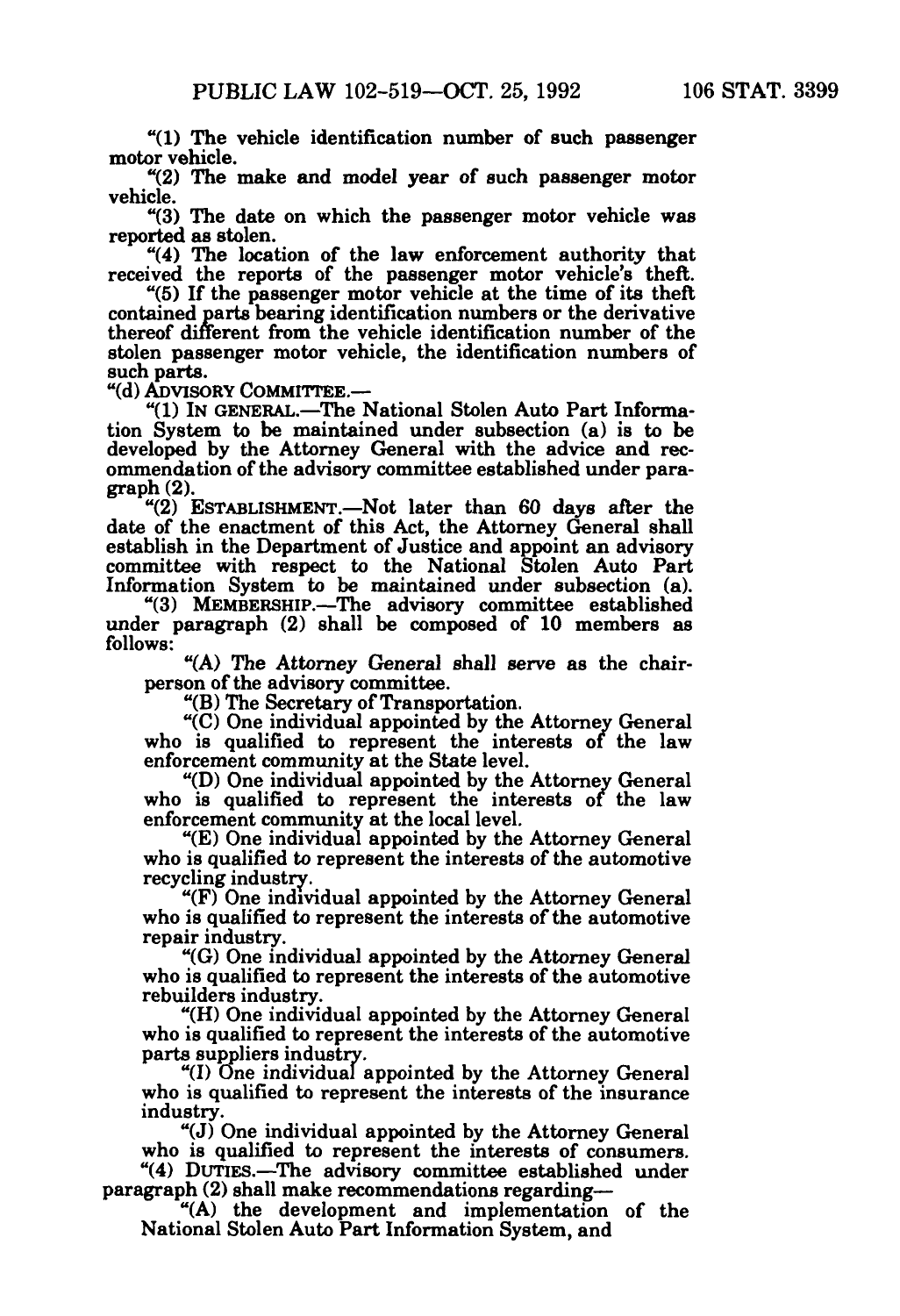"(B) the development and implementation of a verification system as required by section 607.<br>"(5) REPORT.—Not later than 6 months after the date of the enactment of the Anti Car Theft Act of 1992, the advisory committee established under paragraph (2) shall submit to the Attorney General, the Secretary of Transportation, and

the Congress a report containing the committee's recom mendations.". "(e) Upon request by an insurance carrier, a person lawfully selling or distributing in interstate commerce passenger motor selling or distributing in interstate commerce passenger motor<br>vehicle parts, or an individual or enterprise engaged in the business of repairing passenger motor vehicles, the Attorney General, or the entity or entities designated by the Attorney General, shall immediately provide such insurance carrier or person with a deter-<br>mination as to whether the information system under subsection (a) contains a record of an passenger motor vehicle or a passenger motor vehicle part bearing a particular vehicle identification number or derivative thereof having been reported stolen. The Attorney<br>General may require such verification as the Attorney General deems appropriate to ensure that the request is legitimate and will not compromise the security of the system.

Appropriation  $f(f)$  There are authorized to be appropriated such sums as authorization. may be necessary to carry out this section. The information system established under subsection (a) shall be effective as provided in the rules promulgated by the Attorney General.". (e) STUDY.—Section 617 of the Motor Vehicle Information and

15USC2034. Cost Savings Act (as so redesignated) is amended in subsection  $(a)(1)$  by striking "after the date of the enactment of this title" and in subsection (b)(1) by striking "after the promulgation of the standard required by this title" and inserting in each place "after the date of the enactment of the Anti Car Theft Act of 1992".

### **TITLE IV—EXPORT OF STOLEN AUTOMOBILES**

#### **SEC. 401. RANDOM CUSTOMS INSPECTIONS FOR STOLEN AUTO-MOBILES BEING EXPORTED.**

Part VI of title IV of the Tariff Act of 1930 is amended by inserting after section 646 the following new sections:

#### **19 USC 1646b. "SEC. 646A. RANDOM CUSTOMS INSPECTIONS FOR STOLEN AUTO-MOBILES BEING EXPORTED.**

"The Commissioner of Customs shall direct customs officers to conduct at random inspections of automobiles, and of shipping containers that may contain automobiles that are being exported, for purposes of determining whether such automobiles were stolen.

#### **"SEC. 646B. EXPORT REPORTING REQUIREMENT.**

19USC1646c. "The Commissioner of Customs shall require all persons or entities exporting used automobiles, including automobiles exported for personal use, by air or ship to provide to the Customs Service, at least 72 hours before the export, the vehicle identification number of each such automobile and proof of ownership of such automobile. The Commissioner shall establish specific criteria for randomly selecting used automobiles scheduled to be exported, consistent